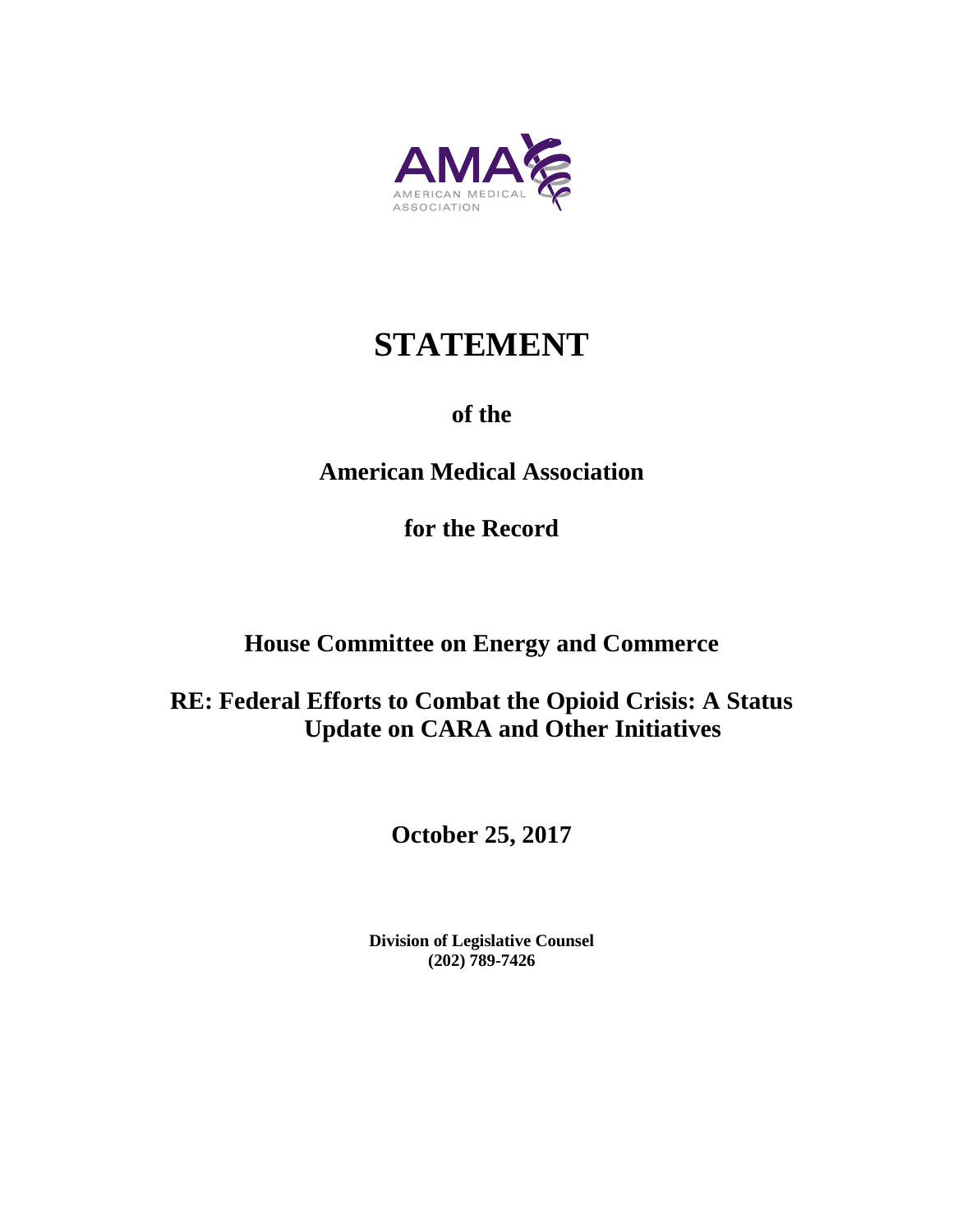#### **Statement**

### **For the Record**

### **of the**

#### **American Medical Association**

**to the**

#### **House Committee on Energy and Commerce**

### **RE: Federal Efforts to Combat the Opioid Crisis: A Status Update on CARA and Other Initiatives**

### **October 25, 2017**

The American Medical Association (AMA) recognizes the need for continued and increased physician leadership, a greater emphasis on overdose prevention and treatment, and the need to coordinate and amplify the efforts and best practices already occurring across the country. Much more work remains to reverse the nation's opioid epidemic and the AMA, our partners on the AMA Opioid Task Force, and physicians across the country are committed to doing what is necessary to end the epidemic. It is clear, however, that the nation's opioid-related overdose and death epidemic will not end until there is a national commitment to ensure that patients receive comprehensive, multimodal pain care and access to treatment for substance use disorders and that the necessary resources are available to meet those goals.

The AMA continues efforts to urge physicians to use prescription drug monitoring programs (PDMPs), make judicious prescribing decisions, enhance their education, and co-prescribe naloxone, and the statistics show that some positive changes are occurring:

- Between 2012 and 2016 the number of opioid prescriptions decreased every year by a total of more than 43 million—a 16.9 percent decrease. Every state saw a decrease.
- From 2014-2016, the number of health care professionals registered with their state's PDMP increased 180 percent to more than 1.3 million.
- In 2016, physicians and other health care professionals used PDMPs 136.1 million times, at 121 percent increase since 2014.
- In 2015 and 2016, 118,550 physicians completed courses on opioid prescribing, pain management, addiction and related areas.
- In the first two months of 2017, 32,659 naloxone prescriptions were dispensed, an increase of 340 percent from the 2016.

On each of these measures, there has been progress. Yet these efforts are not enough. The number of overdose deaths continues to rise.

The two most important metrics that must drive public policy remain improved patient outcomes and reduced opioid-related overdose and death. Central to improving outcomes on these measures is access to and support for treatment for both non-opioid pain care and comprehensive treatment for substance use disorders.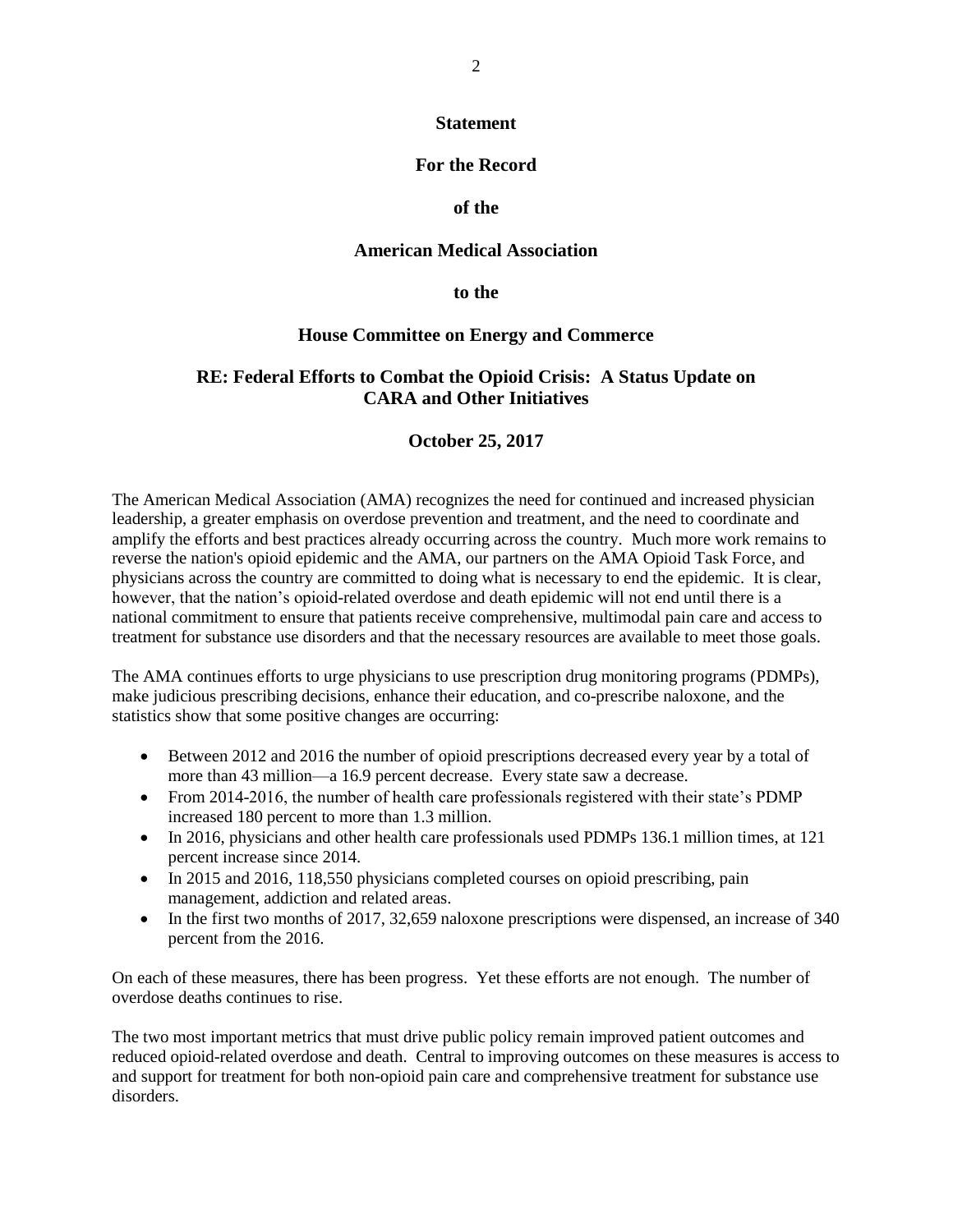We applaud the committee's hard work on the Comprehensive Addiction and Recovery Act (CARA) and appreciate that Congress provided funding for grants to states for opioid treatment and other programs as part of the 21<sup>st</sup> Century Cures Act. However, more resources are needed, especially for treatment programs. Right now, only a small percentage of individuals who need substance use disorder treatment programs have access to them. We urge Congress to fully fund CARA and make additional investments to increase desperately needed treatment capacity.

We are confident that progress in areas such as PDMP use, education, and naloxone access will continue. More than 10,000 physicians became certified to treat patients with buprenorphine in the last year alone. These steps will help but, alone, they will not be enough. Further action is needed by Congress and the Administration to turn the tide on this epidemic. The President's Commission on Combating Drug Addiction and the Opioid Crisis has already identified several critical actions that must be taken.

**First, waive Medicaid's 16-bed federal limit to treat patients with a substance use disorder**. The AMA strongly supports the Commission's recommendation to "rapidly increase treatment capacity" and to "grant waiver approvals for all 50 states to quickly eliminate barriers to treatment resulting from the federal Institutes for Mental Diseases (IMD) exclusion within the Medicaid program." Given that only about 10 percent of the nearly two million patients with a substance use disorder can access treatment, it is essential that treatment capacity be increased as expeditiously as possible. Removing the 16-bed IMD exclusion is an important first step to increasing physicians' ability to care for patients with an opioid use disorder.

**Second, suspend federal regulatory and other barriers to providing buprenorphine**. The AMA supports eliminating the requirement for obtaining a special federal waiver to prescribe buprenorphine for the treatment of opioid use disorder. Even though the regulatory approach has eased somewhat over the past year, there still are considerable barriers in place. Removing the federal waiver requirement will give many more patients new access to treatment from physicians and other qualified health care professionals. The safety and effectiveness of medication assisted treatment (MAT) is well-established, and we need to do all we can to encourage more qualified clinicians to care for patients with an opioid use disorder.

**Third, direct the Attorney General to enforce existing substance use disorder parity laws.** We strongly agree with the recommendation to "enforce the Mental Health Parity and Addiction Equity Act." This can be done at both the state and federal levels, but America's patients also need your leadership to encourage health insurance companies and pharmacy benefit managers to end the type of prior authorization, step therapy, and fail first protocols that only serve as barriers to MAT and multimodal pain care. Some payers already have taken positive steps to remove some barriers, but this epidemic requires all payers to work with us to ensure access to care.

There are additional steps that we believe should also be taken to further efforts to address the current crisis:

**Support implementation of the National Pain Strategy (NPS).** The NPS was published in 2016 but little progress has been made on implementing its core elements to improve the state of pain care in the nation. The AMA believes that—along with comprehensive treatment of opioid use disorder—the capability to deliver multidisciplinary treatment of pain is also necessary to reverse the nation's opioid overdose and death epidemic. The NPS calls for developing a system of patient-centered integrated pain management practices based on a biopsychosocial model of care that enables health professionals and patients to access the full spectrum of pain treatment options, and it also calls for taking steps to reduce barriers to and improve the quality of pain care for vulnerable, stigmatized and underserved populations. NPS implementation will change the paradigm for treating pain and ensure that physicians can recommend all pain management modalities to patients and know that insurance plans will cover those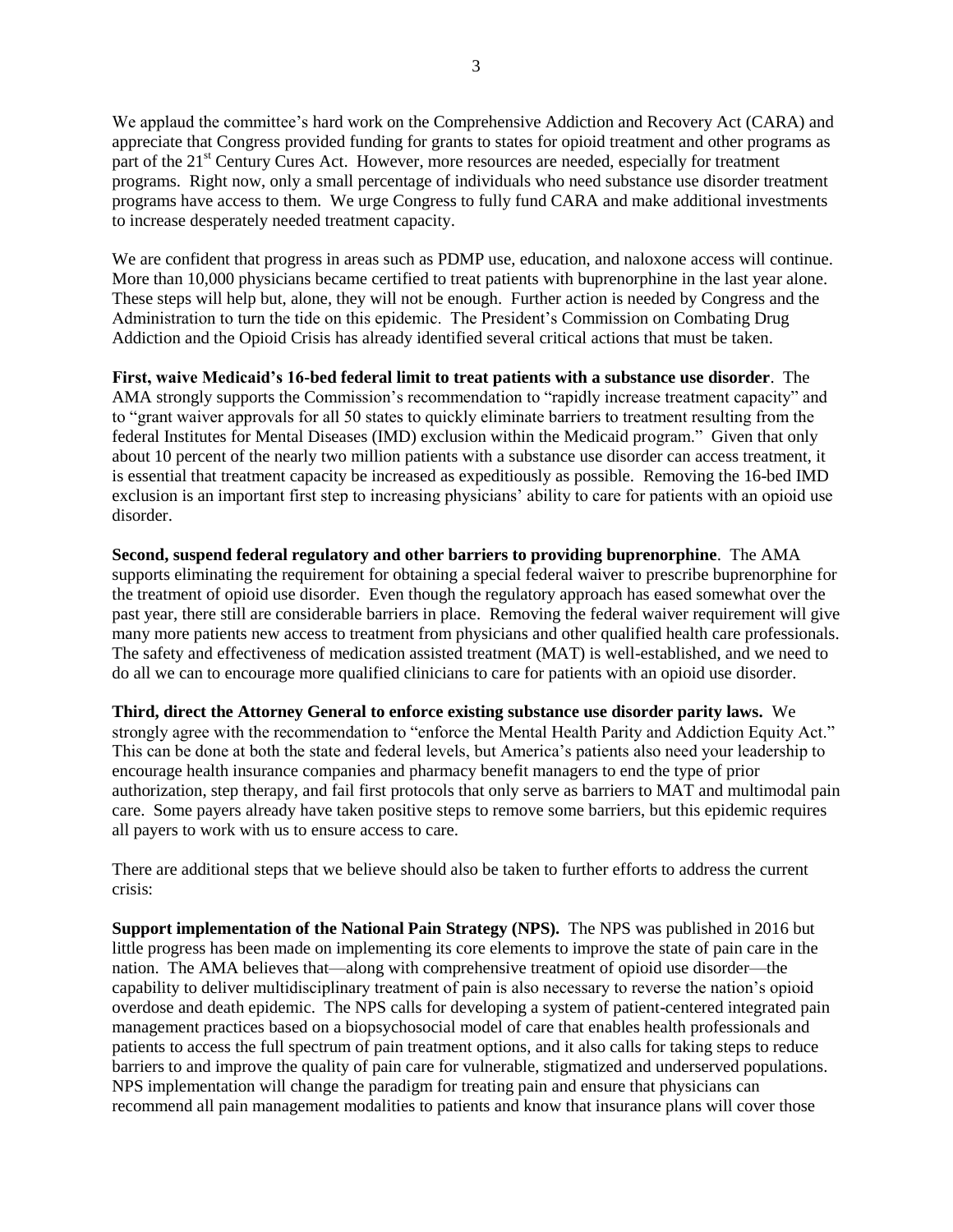treatments. When payers use high deductibles, yearly limits on treatments such as physical therapy, and prior authorization to delay or deny care, patients often are left with few non-opioid pain treatments. In addition, employers need to recognize that patients may require time away from work to participate in therapeutic modalities so that opioid analgesics are not the only affordable option.

**Encourage electronic prescribing of controlled substances (EPCS).** Drug Enforcement Administration requirements for biometric devices limit user-friendly consumer electronics already found in physicians' offices, such as fingerprint readers on laptop computers and mobile phones, from being utilized for two-factor authentication in EPCS. This and other rules contribute to cumbersome workflows and applications which are an impediment to physician EPCS uptake. Encouraging EPCS uptake and interoperability of PDMP databases and electronic health records would improve the integration of controlled substance use data into practice workflows and clinical decision-making.

**Improve access to Naloxone**. If it were not for expanded use of naloxone, there would likely be tens of thousands more deaths from opioid-related overdoses. State policies have helped spur widespread access, but the AMA remains concerned that some patients may not be able to access this life-saving opioid antidote medication due to its high cost. The AMA urges manufacturers and health insurers to help ensure that first responders, community-based organizations, family members and patients can readily access and administer naloxone.

**Strengthen state-based PDMPs.** Physicians' consultation of these databases has increased from 61 million queries in 2014 to more than 136 million in 2016. PDMPs are now functional in almost every state, and most state PDMPs can share data. To expand the use of these clinical support tools, the AMA urges increased research and funding to help integrate PDMPs into electronic health records and physician workflow in a meaningful, user-friendly manner. In addition, the AMA supports efforts to identify best practices in PDMP use and implementation for others to learn from and potentially emulate.

**Integrate opioid epidemic solutions into federal payment programs.** Federal payment and delivery system reforms provide opportunities to better support and incentivize clinicians who enhance their education on pain management and safe prescribing, become certified to prescribe buprenorphine, coprescribe naloxone, utilize PDMP data in clinical practice, and coordinate treatment and support services for patients experiencing pain and/or addiction. The AMA recommends that, as they design new payment models, health programs such as Medicare and Medicaid prioritize innovative approaches to preventing and treating pain and addiction.

**Support state-based innovations.** In the past 2-3 years, several hundred new policies have been enacted at the state and local levels to address the opioid epidemic. The AMA strongly urges that efforts be undertaken to fully evaluate how these new laws and policies affect access to treatment for opioid use disorder, impact pain care, or might be associated with unintended consequences. As the nation's opioid epidemic is increasingly fueled by heroin and fentanyl and other illicit, synthetic derivatives, the AMA urges the Commission to take a hard look at how public policies focusing on opioid supply need to be balanced by policies that offer a measure of hope to those individuals and families already affected by this epidemic.

**Support continued Medicaid coverage for treatment of opioid use disorders and pain management.** The Medicaid expansion under the Affordable Care Act has been a path to treatment for hundreds of thousands of individuals with opioid use disorders. Such treatment must be sustained in any future health

system reform legislation or regulation. In addition, Medicaid also provides insurance coverage that is critical to treatment of acute pain so that it does not become chronic pain, as well as treatment of mental health issues that people with opioid use disorders often have.